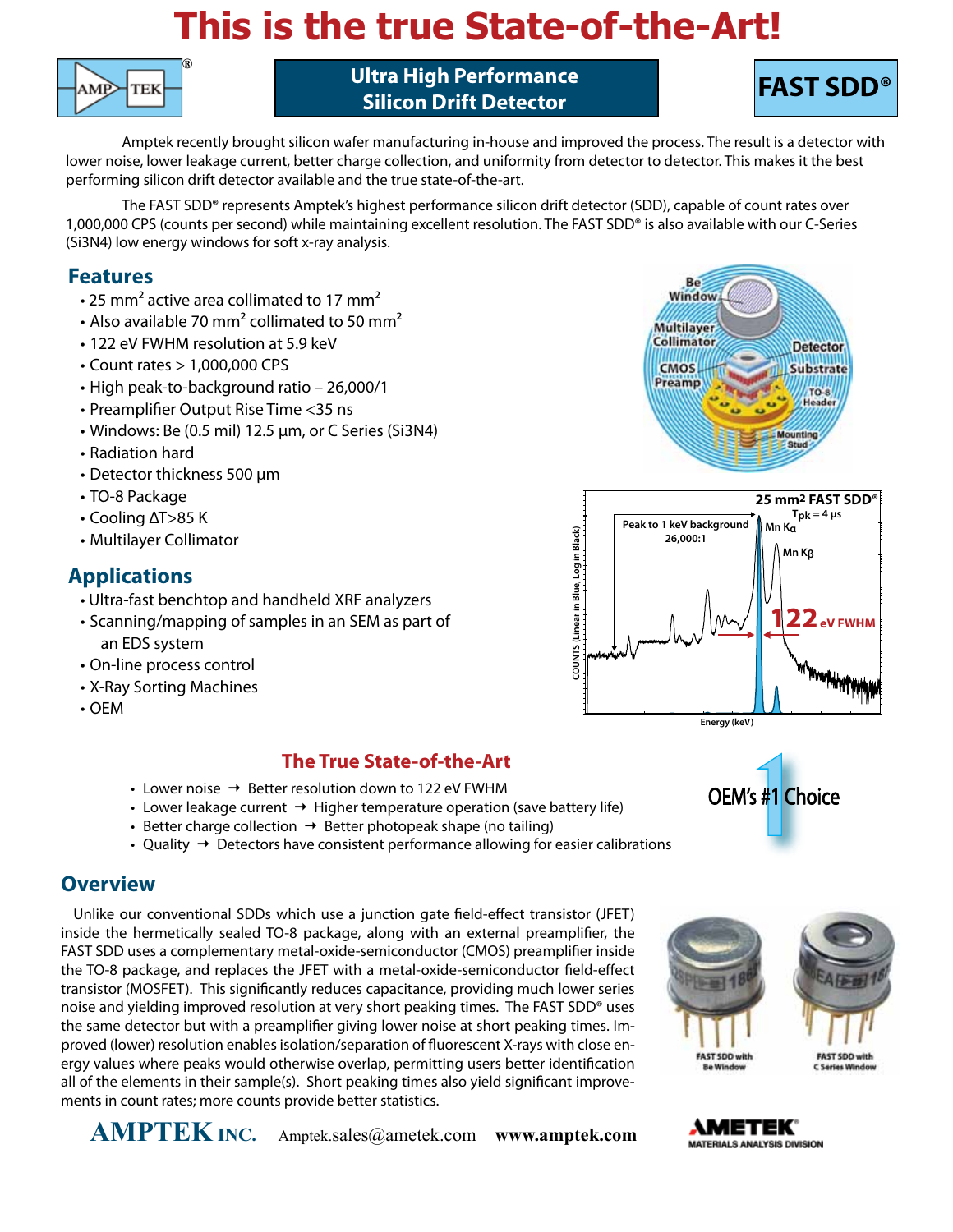## **Specifications**

| General                                                    |                                                                                                                                           |  |  |  |  |
|------------------------------------------------------------|-------------------------------------------------------------------------------------------------------------------------------------------|--|--|--|--|
| Detector Type                                              | Silicon Drift Detector (SDD) with CMOS<br>preamplifier                                                                                    |  |  |  |  |
| <b>Detector Size</b>                                       | 25 mm <sup>2</sup> - collimated to 17 mm <sup>2</sup><br>Also available 70 mm <sup>2</sup> - collimated to<br>$50 \text{ mm}^2$           |  |  |  |  |
| <b>Silicon Thickness</b>                                   | 500 µm                                                                                                                                    |  |  |  |  |
| Collimator                                                 | Internal Multilayer Collimator (ML)                                                                                                       |  |  |  |  |
| <b>Energy Resolution</b><br>@ 5.9 keV (55Fe)               | 122 - 129 eV FWHM at 4 us peaking<br>time (guaranteed)                                                                                    |  |  |  |  |
| Peak to Back-<br>ground                                    | 20000:1 (ratio of counts from 5.9 keV to<br>1 keV) (typical)                                                                              |  |  |  |  |
| Detector Window<br>Options                                 | Beryllium (Be): 0.5 mil (12.5 µm or 0.3<br>mil $(8 \mu m)$<br>C Series (Si3N4) Low energy windows                                         |  |  |  |  |
| <b>Charge Sensitive</b><br>Preamplifier                    | CMOS                                                                                                                                      |  |  |  |  |
| Gain Stability                                             | <20 ppm/°C (typical)                                                                                                                      |  |  |  |  |
| Size<br><b>Detector Module</b>                             | TO-8 package (0.640 in. high including<br>pins, 0.600 in. diameter)                                                                       |  |  |  |  |
| XR100 Box<br>X-123 Box<br><b>OEM</b>                       | $3.00 \times 1.75 \times 1.13$ in $(7.6 \times 4.4 \times 2.9$ cm)<br>3.94 x 2.67 x 1.0 in (10.0 x 6.78 x 2.54 cm)<br>Configurations vary |  |  |  |  |
| Weight<br>Detector Module<br>XR100 Box<br>X-123 Box<br>OEM | $0.14$ ox $(4.1)$<br>4.4 oz (125 g)<br>6.3 oz (180 g)<br>Configurations vary                                                              |  |  |  |  |
| <b>Total Power</b>                                         | <2 Watt                                                                                                                                   |  |  |  |  |
| <b>Warranty Period</b>                                     | 1 Year                                                                                                                                    |  |  |  |  |
| Device Lifetime                                            | Typical 5 to 10 years, depending on use                                                                                                   |  |  |  |  |
| Operation condi-<br>tions                                  | -35 $^{\circ}$ C to +80 $^{\circ}$ C                                                                                                      |  |  |  |  |

| Long-term Storage                                   | 10+ years in dry environment                                                                                                          |
|-----------------------------------------------------|---------------------------------------------------------------------------------------------------------------------------------------|
| Typical Storage &<br>Shipping                       | -40°C to $+85$ °C, 10 to 90% humidity<br>noncondensing                                                                                |
| <b>ÜVRheinland</b><br>us                            | <b>TUV Certification</b><br>Certificate #: CU 72072412 02<br>Tested to: UL 61010-1: 2004 R7 .05<br>CAN/CSA-C22.2 61010-1: 2004        |
| <b>XR-100SDD Inputs</b>                             |                                                                                                                                       |
| Preamp Power                                        | XR100 configuration: ±8 V @ 15 mA<br>with no more than 50 mV peak-to-<br>peak noise<br>OEM configuration (PA210/230 or<br>X-123): ±5V |
| <b>Detector Power</b>                               | -100 to -180 V @ 25 µA, very stable<br><0.1% variation                                                                                |
| <b>Cooler Power</b>                                 |                                                                                                                                       |
| Current  <br>Voltage                                | 450 mA maximum<br>3.5 V maximum with <100 mV peak-to-<br>peak noise                                                                   |
|                                                     | Note: The XR-100SDD includes its own temperature controller                                                                           |
| <b>Outputs</b>                                      |                                                                                                                                       |
| Preamplifier<br>Sensitivity<br>Polarity<br>Feedback | 3.6 mV/keV typical (may vary for differ-<br>ent detectors)<br>Positive signal output (1 k $\Omega$ max. load)<br>Reset                |
| Temperature Mon-<br>itor Sensitivity                | Varies with configuration<br>When used with PX5, DP5, or X-123:<br>direct reading in Kelvin through soft-<br>ware.                    |
| Preamplifier Out-<br>put Rise Time                  | $<$ 35 ns                                                                                                                             |

## **Detector Geometry**



|      | <b>Detector</b><br>Type | Area/Thickness                     | $R_{\text{det}}$<br>(mm) | $A_{\text{det}}$<br>(mm <sup>2</sup> ) | $R_{coll}$<br>(mm) | $A_{\text{coll}}$<br>$\text{m}^2$ | ∟ <sub>coll</sub><br>(mm) | ∟ <sub>coll</sub><br>(mm) |
|------|-------------------------|------------------------------------|--------------------------|----------------------------------------|--------------------|-----------------------------------|---------------------------|---------------------------|
| 3r   | <b>SDD</b>              | $25 \text{ mm}^2 / 500 \text{ µm}$ | 2.82                     | 25.0                                   | 2.33               | 17.0                              | 0.9                       | 1.4                       |
|      | Si-PIN                  | 6 mm <sup>2</sup> /500 $\mu$ m     | 1.38                     | 6.0                                    | 1.19               | 4.4                               | 1.0                       | 1.7                       |
| ler: | Si-PIN                  | 13 mm <sup>2</sup> /500 $\mu$ m    | 2.03                     | 13.0                                   | 1.88               | 11.1                              | 1.0                       | 1.7                       |
|      | Si-PIN                  | $25 \text{ mm}^2 / 500 \text{ µm}$ | 2.82                     | 25.0                                   | 2.62               | 21.5                              | 1.0                       | 1.7                       |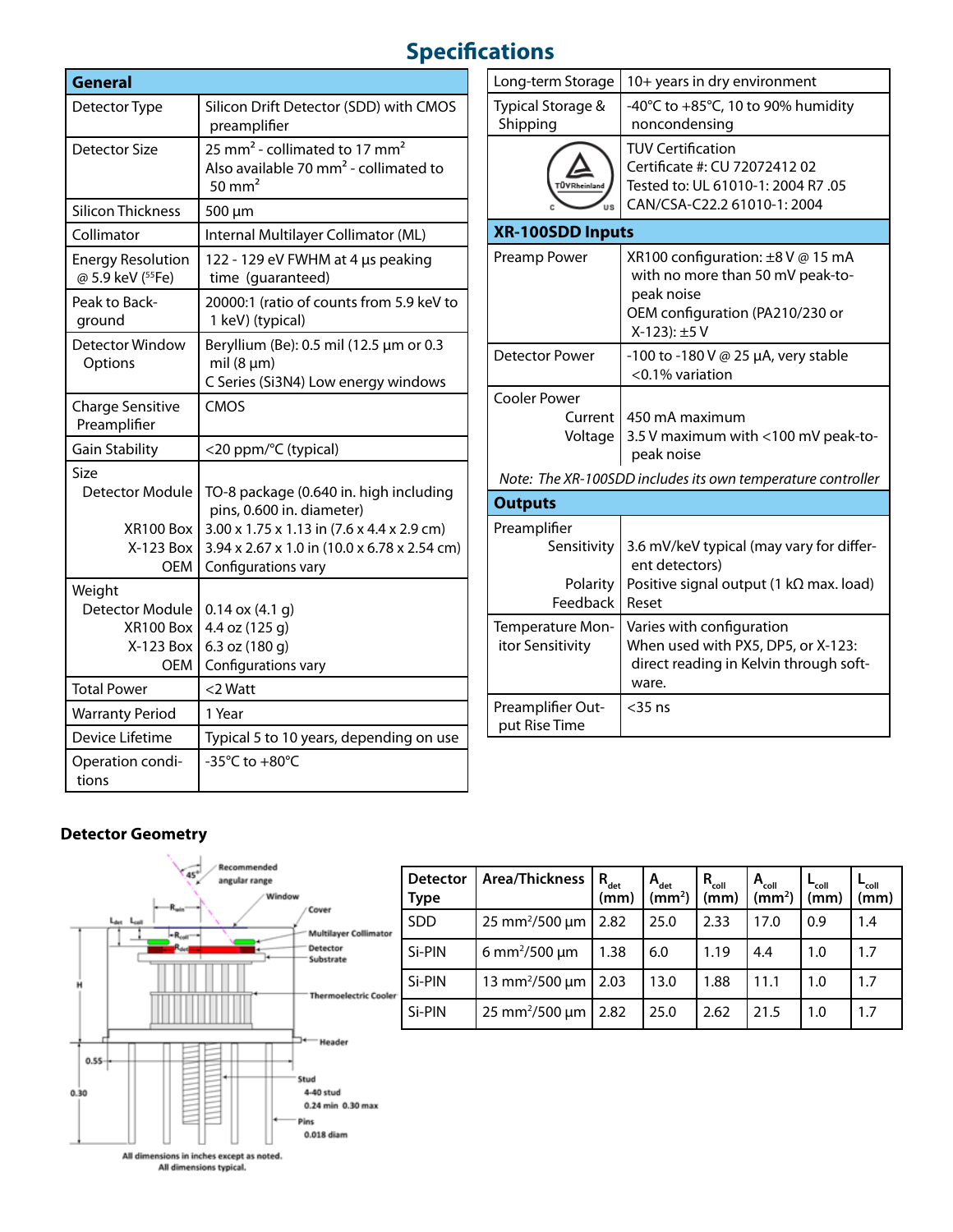## **Performance**





**Input Count Rate (ICR)** 

**Peaking Time (μs)** 

### **Typical Performance Characteristics**

| Resolution  | <b>Peaking Time</b> |
|-------------|---------------------|
| 124 eV FWHM | $4 \mu s$           |
| 126 eV FWHM | $1 \mu s$           |
| 139 eV FWHM | $0.2 \mu s$         |
| 160 eV FWHM | $0.05 \mu s$        |



Energy Resolution and Count Rate: This plot shows how the energy resolution at 5.9 keV is related to the output count rate for Amptek's X-ray detectors, as a function of the pulse shaping time and the equivalent peaking time in a digital processor. These are typical values at full cooling (220K). For example, at a  $T_{peak}$  of 9.6 microseconds (equivalent to 4.0 microsecond pulse shaping time) the output count rate at 50% dead time is 18 kcps. This is a function only of the pulse processing so is the same for all detectors. The energy resolution for a 6 mm<sup>2</sup> Si-PIN is just under 160 eV FWHM while for a 25 mm<sup>2</sup> SDD it is 130 eV FWHM.



Energy resolution, efficiency, and X-ray energy: This plot shows how the intrinsic efficiency (top) and energy resolution (bottom) depend on the X-ray energy.

 In the bottom plot, the black curve represents "Fano broadening", the theoretical limit with a Si based detectors, arising from quantum fluctuations in the charge production process. The colored curves represent the combination of Fano broadening and intrinsic electronic noise under optimum conditions (full cooling and long peaking time). The detector selection is most important at the lowest energies because Fano broadening dominates at high enough energies.

 In the top plot, the efficiency at low energies is determined by transmission through the window and detector dead layer. The efficiency at high energies is determined by attenuation in the active depth of the detector. A Si detector with Be window is recommended between about 2 and 30 keV. A Si detector with a C1 or C2 window is recommended at lower energies, while a CdTe detector is best at energies above 30 keV.